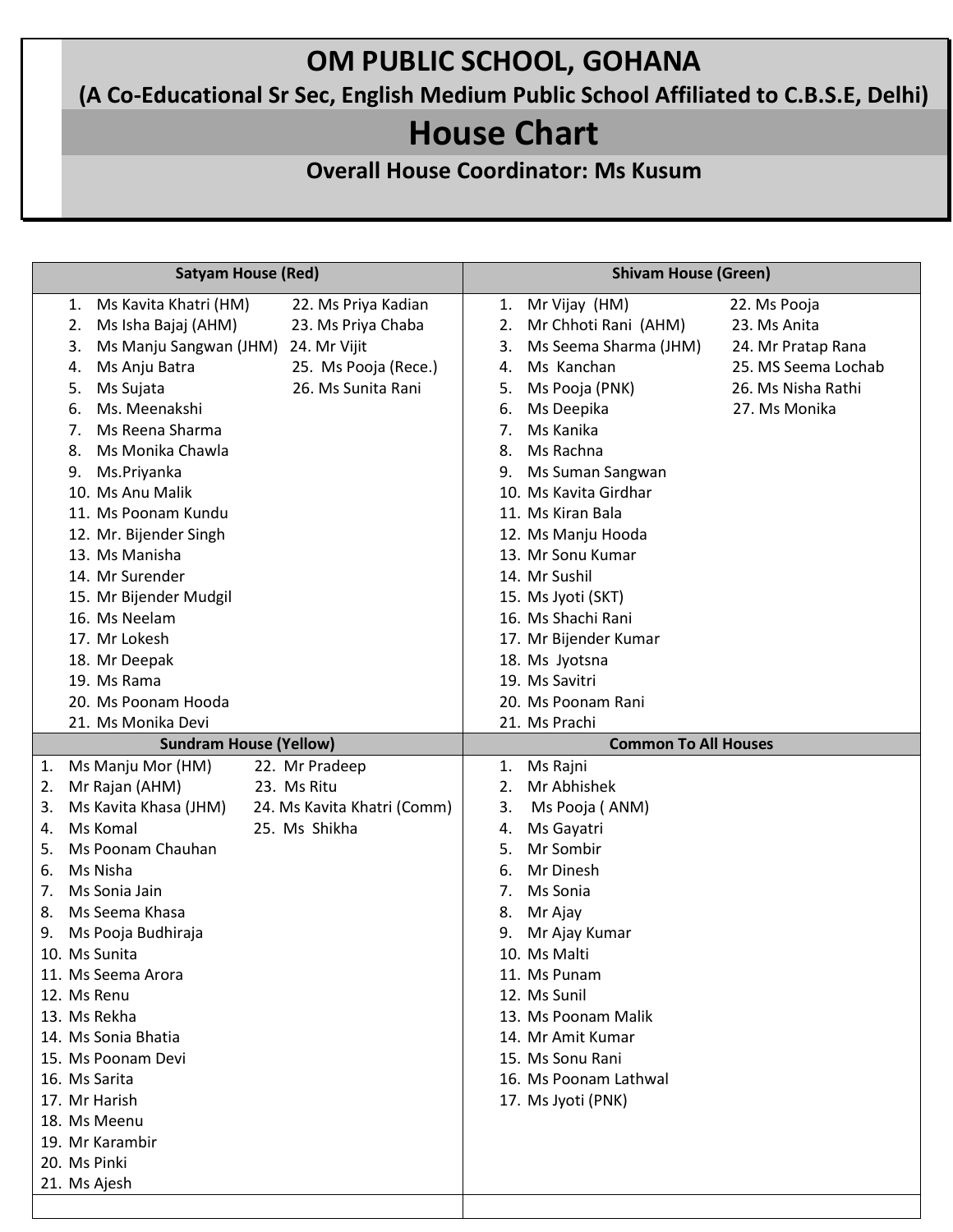- ❖ **The House on Duty will be solely responsible for the bell schedule, activities, competitions, Cleanliness, morning assembly & allied activities.**
- ❖ **Teachers common to all houses will render their services to all the houses in an honest way.**
- ❖ **The result of various activities/ competitions will be submitted to the House Co-ordinator in writing.**
- ❖ **They are also accountable for motivating students to take part in various Inter House Activities/ Competitions.**
- ❖ **They must put in strenuous efforts to turn their house as the 'BEST HOUSE/ COCK HOUSE' of the school.**

**Mr Manjeet Khasa PRINCIPAL**

> **OM PUBLIC SCHOOL, GOHANA (A Co-Educational, English Medium Public School Affiliated to C.B.S.E, Delhi)**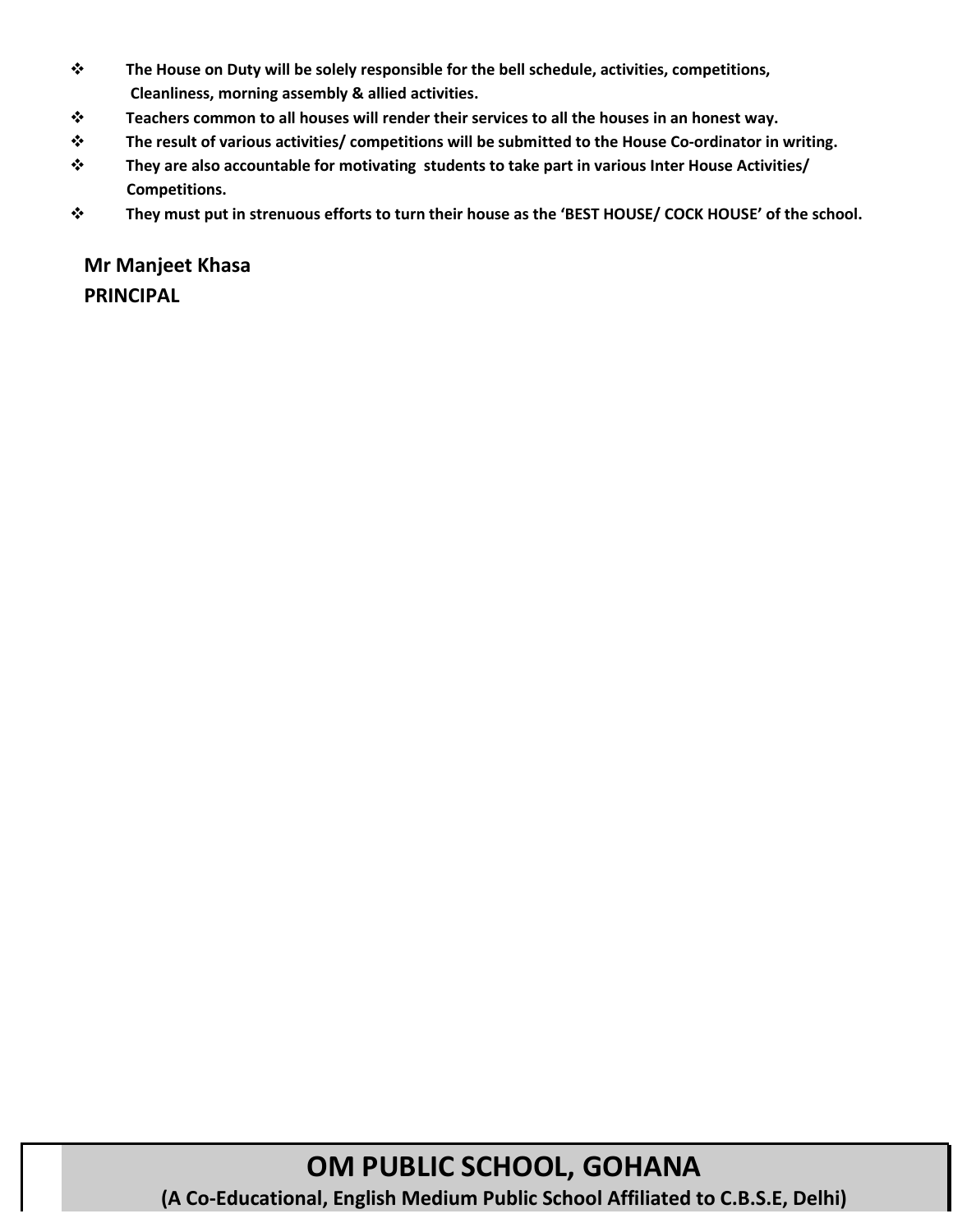| <b>List of Torch bearers (MONITORS)</b> |                          |                 |                         |                          |  |  |
|-----------------------------------------|--------------------------|-----------------|-------------------------|--------------------------|--|--|
| `Sr.                                    | $\lambda$                | <b>Monitors</b> | <b>English Monitors</b> | <b>Name of the Class</b> |  |  |
| No.                                     |                          |                 |                         | <b>Teacher</b>           |  |  |
| $\mathbf{1}$                            | 1 <sup>st</sup> Diamond  | 1.              | 1.                      |                          |  |  |
|                                         |                          | 2.              | 2.                      |                          |  |  |
| $\overline{2}$                          | 1 <sup>st</sup> Ruby     | 1.              | 1.                      |                          |  |  |
|                                         |                          | 2.              | 2.                      |                          |  |  |
| $\overline{\mathbf{3}}$                 | 1st Pearl                | 1.              | 1.                      |                          |  |  |
|                                         |                          | 2.              | 2.                      |                          |  |  |
| $\overline{\mathbf{4}}$                 | 1 <sup>st</sup> Sapphire | 1.              | 1.                      |                          |  |  |
|                                         |                          | 2.              | 2.                      |                          |  |  |
| 5                                       | $1st$ Opal               | 1.              | 1.                      |                          |  |  |
|                                         |                          | 2.              | 2.                      |                          |  |  |
| $\boldsymbol{6}$                        | 2 <sup>nd</sup> Diamond  | 1.              | 1.                      |                          |  |  |
|                                         |                          | 2.              | 2.                      |                          |  |  |
| $\overline{\mathbf{z}}$                 | 2 <sup>nd</sup> Ruby     | 1.              | 1.                      |                          |  |  |
|                                         |                          | 2.              | 2.                      |                          |  |  |
| 8                                       | 2 <sup>nd</sup> Pearl    | 1.              | 1.                      |                          |  |  |
|                                         |                          | 2.              | 2.                      |                          |  |  |
| $\mathbf{9}$                            | 2 <sup>nd</sup> Sapphire | 1.              | 1.                      |                          |  |  |
|                                         |                          | 2.              | 2.                      |                          |  |  |
| 10                                      | 2 <sup>nd</sup> Opal     | 1.              | 1.                      |                          |  |  |
|                                         |                          | 2.              | 2.                      |                          |  |  |
| 11                                      | 3rd Diamond              | 1.              | 1.                      |                          |  |  |
|                                         |                          | 2.              | 2.                      |                          |  |  |
| 12                                      | 3rd Ruby                 | 1.              | 1.                      |                          |  |  |
|                                         |                          | 2.              | 2.                      |                          |  |  |
| 13                                      | 3rd Pearl                | 1.              | 1.                      |                          |  |  |
|                                         |                          | 2.              | 2.                      |                          |  |  |
| 14                                      | 3rd Sapphire             | 1.              | 1.                      |                          |  |  |
|                                         |                          | 2.              | 2.                      |                          |  |  |
| 15                                      | 3rd Opal                 | 1.              | 1.                      |                          |  |  |
|                                         |                          | 2.              | 2.                      |                          |  |  |
| 16                                      | $4th$ Diamond            | 1.              | 1.                      |                          |  |  |
|                                         |                          | 2.              | 2.                      |                          |  |  |
| 17                                      | $4th$ Ruby               | 1.              | 1.                      |                          |  |  |
|                                         |                          | 2.              | 2.                      |                          |  |  |
| 18                                      | 4 <sup>th</sup> Pearl    | 1.              | 1.                      |                          |  |  |
|                                         |                          | 2.              | 2.                      |                          |  |  |
| 19                                      | 4 <sup>th</sup> Sapphire | 1.              | 1.                      |                          |  |  |
|                                         |                          | 2.              | 2.                      |                          |  |  |
| 20                                      | $4th$ Opal               | 1.              | 1.                      |                          |  |  |
|                                         |                          | 2.              | 2.                      |                          |  |  |
| 21                                      | 5 <sup>th</sup> Diamond  | 1.              | 1.                      |                          |  |  |
|                                         |                          | 2.              | 2.                      |                          |  |  |
| 22                                      | 5 <sup>th</sup> Ruby     | 1.              | 1.                      |                          |  |  |
|                                         |                          | 2.              | 2.                      |                          |  |  |
| 23                                      | 5 <sup>th</sup> Pearl    | 1.              | 1.                      |                          |  |  |
|                                         |                          | 2.              | 2.                      |                          |  |  |
|                                         |                          |                 |                         |                          |  |  |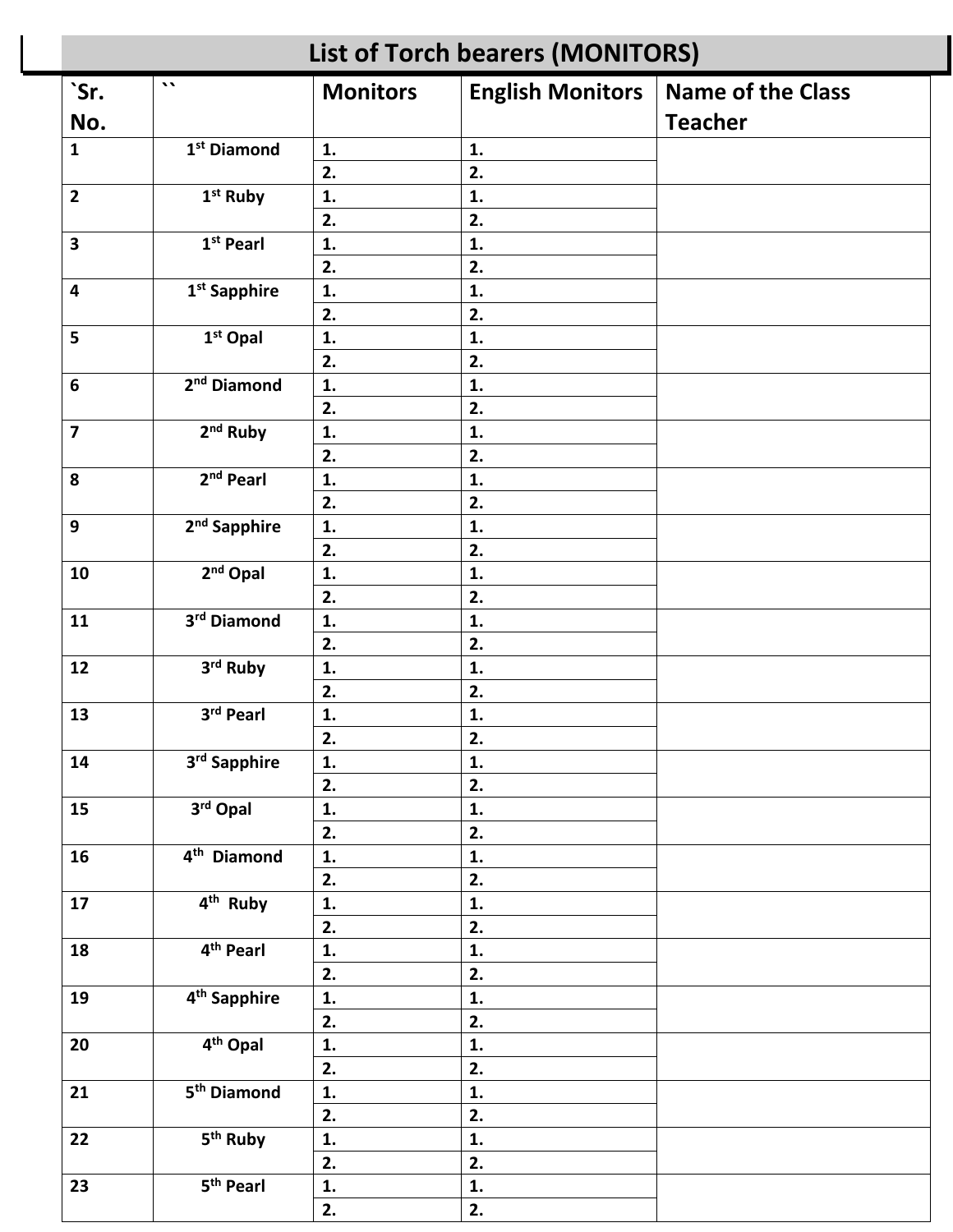| 24 | 5 <sup>th</sup> Sapphire | .   | . . |  |
|----|--------------------------|-----|-----|--|
|    |                          |     |     |  |
| 25 | 5 <sup>th</sup> Opal     | --  | . . |  |
|    |                          | . . | . . |  |